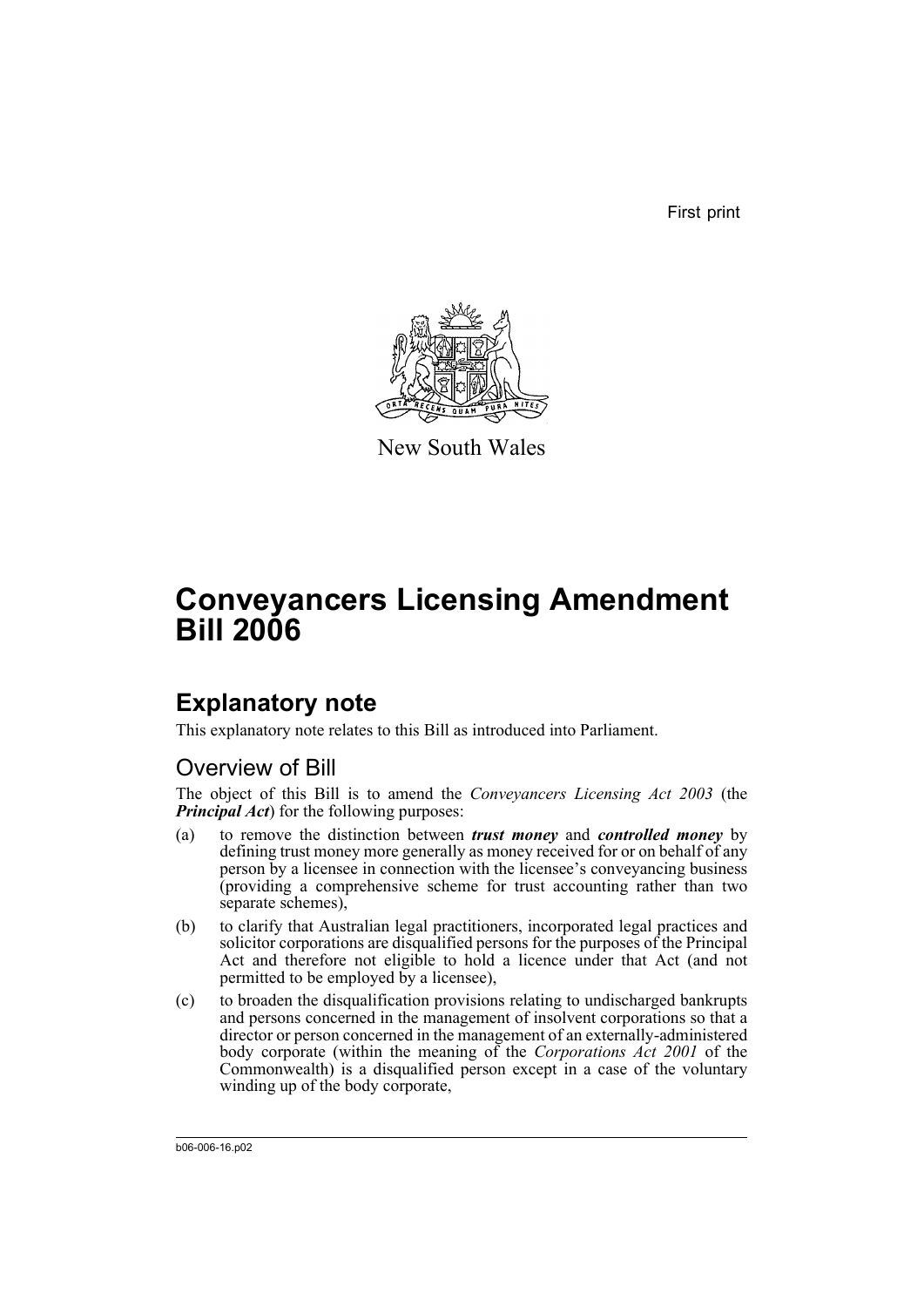Explanatory note

- (d) to further extend this category of disqualified persons so that a person cannot avoid disqualification by resigning within the 12 month period before the appointment of an external administrator,
- (e) to clarify that the Commissioner for Fair Trading (*the Commissioner*), in exercising his or her discretionary power to grant a licence to a person that falls within this category of disqualified persons, must consider the steps that could have been taken when the relevant financial difficulties first arose (and not just those that could have been taken when the bankruptcy, liquidation or administration was imminent),
- (f) to disqualify persons who have been disqualified from holding certain licences under New South Wales law from holding a licence under the Principal Act,
- (g) to make other minor and consequential amendments and amendments by way of statute law revision.

# Outline of provisions

**Clause 1** sets out the name (also called the short title) of the proposed Act.

**Clause 2** provides for the commencement of the proposed Act on the date of assent.

**Clause 3** is a formal provision that gives effect to the amendments to the *Conveyancers Licensing Act 2003* set out in Schedule 1.

**Clause 4** provides for the repeal of the proposed Act after all the amendments made by the proposed Act have commenced. Once the amendments have commenced the proposed Act will be spent and section 30 of the *Interpretation Act 1987* provides that the repeal of an amending Act does not affect the amendments made by that Act.

# **Schedule 1 Amendments**

## **Disqualified persons—lawyers**

The Principal Act provides that the requirement that a person hold a licence under that Act in order to conduct a conveyancing business does not apply to an Australian legal practitioner or an incorporated legal practice. **Schedule 1 [8]** clarifies that Australian legal practitioners, incorporated legal practices and solicitor corporations are also disqualified persons for the purposes of the Principal Act (and therefore not eligible to hold a licence under that Act and not permitted to be employed by a licensee).

**Schedule 1 [2]** provides that a corporation cannot be a disqualified person in order to be eligible to hold a corporation licence.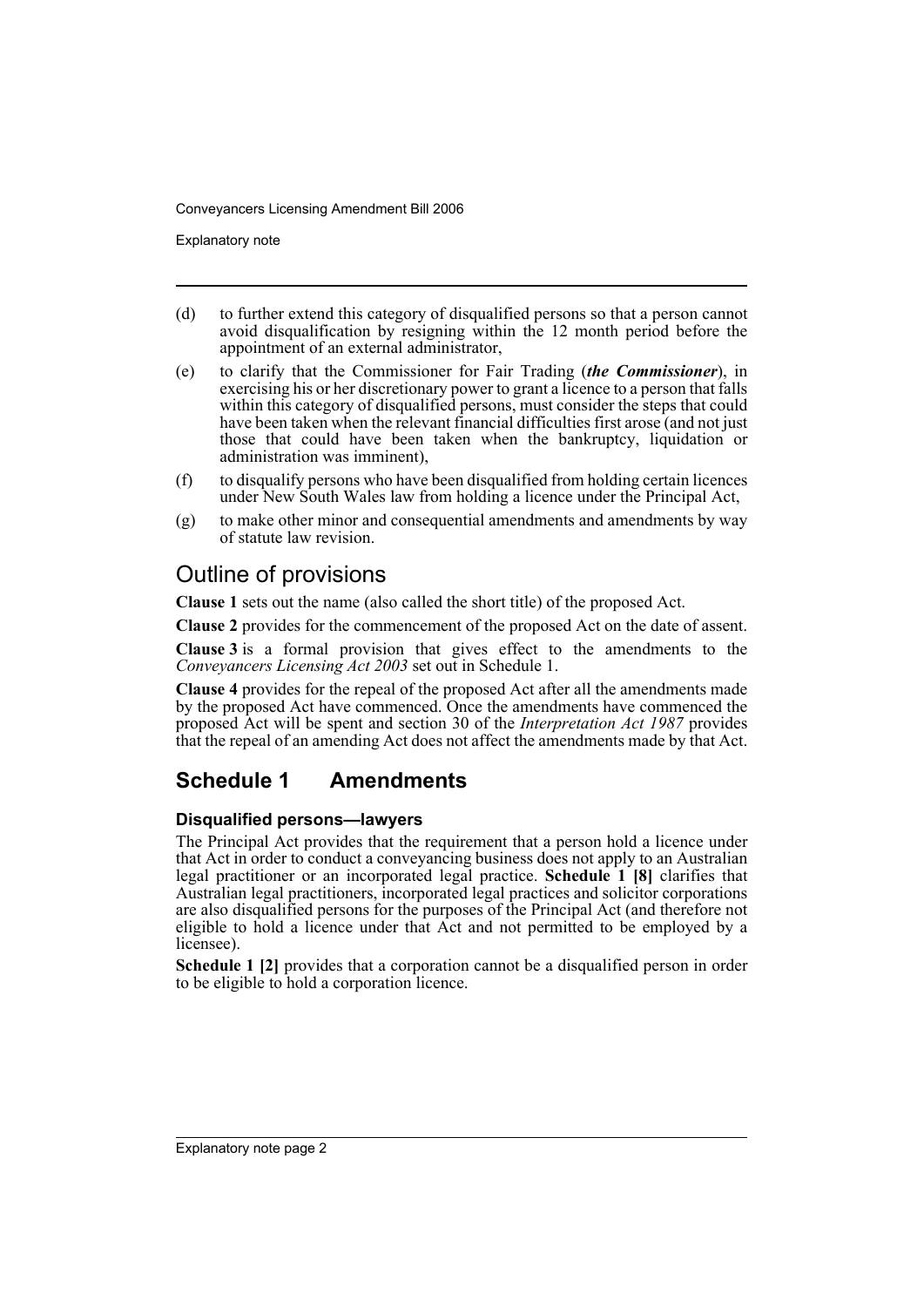Explanatory note

## **Disqualified persons—undischarged bankrupts and persons involved in the management of an insolvent corporation**

**Schedule 1 [4]** omits the current provisions relating to the disqualification of undischarged bankrupts and other persons involved in the management of insolvent corporations from holding a licence under the Principal Act. At present, the Principal Act provides for the disqualification of a director or person concerned in the management of a corporation that is the subject of a winding up order or for which a controller or administrator has been appointed. **Schedule 1 [10]** generally re-enacts the current provisions but broadens this category so as to include the disqualification of a director or person concerned in the management of an externally-administered body corporate (within the meaning of the *Corporations Act 2001* of the Commonwealth) except in the case of the voluntary winding up of the body corporate. The proposed new provisions also disqualify a director or person concerned in the management of a body corporate that, within 12 months after the person ceased to be a director or person concerned in the management of the body corporate, became an externally-administered body corporate (so that a person cannot avoid disqualification by resigning just before the appointment of an external administrator).

At present, the Commissioner may grant a licence to a person that falls within the category of disqualified persons if the Commissioner is satisfied that the person took all reasonable steps to avoid the bankruptcy or the liquidation or administration. **Schedule 1 [11]** inserts proposed section 10 (3B)–(3D) into the Principal Act to re-enact this discretionary power of the Commissioner and to further clarify that, in determining whether a person has taken such reasonable steps, the Commissioner is to have regard to the steps that could have been taken when the financial difficulties first arose (and not just those that could have been taken when the bankruptcy, liquidation or administration was imminent).

## **Trust money**

The Principal Act makes a distinction between *trust money* and *controlled money*. Trust money received from a person by a licensee is money held exclusively for that person and must be paid into a general trust account under that Act. Controlled money, on the other hand, is money received by the licensee that is to be paid or disbursed as the person directs and must be held in accordance with separate regulations relating to controlled money. **Schedule 1 [18]** substitutes Divisions 1 and 2 of Part 5 of the Principal Act so as to remove the distinction between trust money and controlled money. The definition of, and any references to, controlled money are omitted. Trust money is more generally defined as money received for or on behalf of any person by a licensee in connection with the licensee's conveyancing business. Accordingly, the amendments establish a comprehensive scheme for the accounting requirements relating to trust money. **Schedule 1 [19]** substitutes Division 4 of Part 5 so that the introduction of the proposed comprehensive scheme is also reflected in the provisions relating to unclaimed trust money. **Schedule 1 [7], [15], [17] and [20]–[26]** make consequential amendments relating to the introduction of the proposed comprehensive scheme.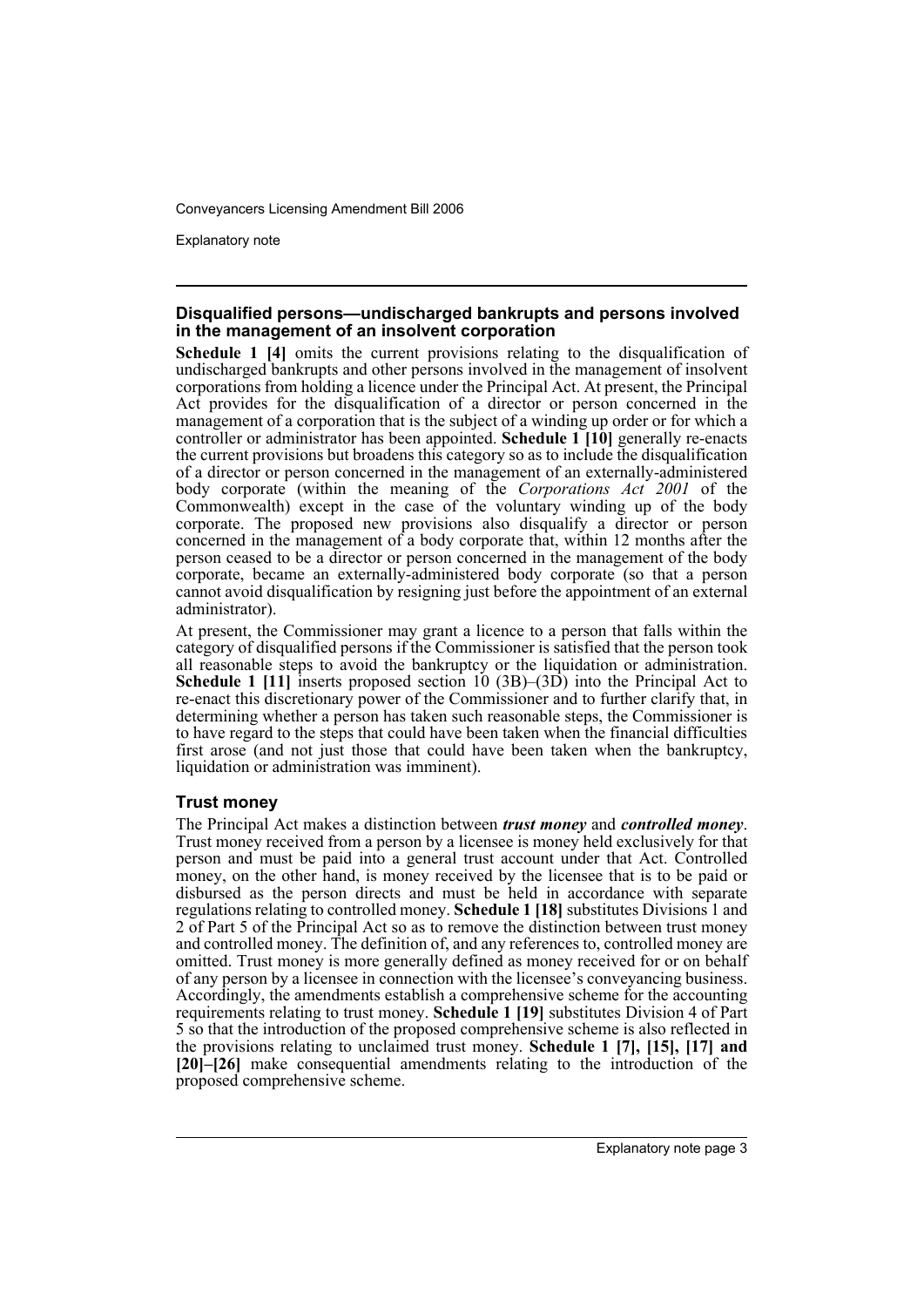Explanatory note

**Schedule 1 [18]** also sets out additional particulars relating to the trust accounts that must appear on the books and records of the licensee and the cheques drawn on the trust account.

**Schedule 1 [19]** also makes a minor amendment to the procedures relating to the repayment of trust money.

### **Other miscellaneous amendments**

**Schedule 1 [1]** clarifies that the conveyancers licensing scheme in the Principal Act does not apply to the conduct of a conveyancing business by a solicitor corporation.

**Schedule 1 [3]** makes an amendment by way of statute law revision.

**Schedule 1 [5]** provides that a person is a disqualified person for the purposes of the Principal Act if the person is the holder of a licence, permit or other authority that is suspended under legislation administered by the Minister or is disqualified from holding a licence, permit or other authority under legislation administered by the Minister. Currently, this disqualification applies only to the holder of a licence, permit or other authority that is suspended under the *Fair Trading Act 1987*. **Schedule 1 [11]** inserts proposed section 10 (3A) in order to extend the discretionary power of the Commissioner to grant a licence to a person that falls within this category of disqualified person if the Commissioner determines that it is appropriate to do so. **Schedule 1 [6]** makes a consequential amendment.

**Schedule 1 [9]** re-enacts a provision that is removed as a consequence of **Schedule 1 [10]**.

**Schedule 1 [12]** applies section 21 (7) of the *Licensing and Registration (Uniform Procedures) Act 2002* to licences issued under the Principal Act so that a licence is taken to be cancelled if the licensee surrenders the licence to the Commissioner together with a notice to the effect that the licensee intends that the licence be cancelled. **Schedule 1 [13] and [14]** make consequential amendments.

**Schedule 1 [16]** makes a minor amendment to clarify that publishing an advertisement includes causing it to be published.

**Schedule 1 [27]** enables regulations to be made for or with respect to the waiver or refund of the whole or any part of a fee payable under the Principal Act.

**Schedule 1 [28] and [30]** make consequential amendments.

**Schedule 1 [29]** enable regulations of a savings and transitional nature to be made as a consequence of the enactment of the proposed Act.

**Schedule 1 [31]** inserts provisions of a savings and transitional nature.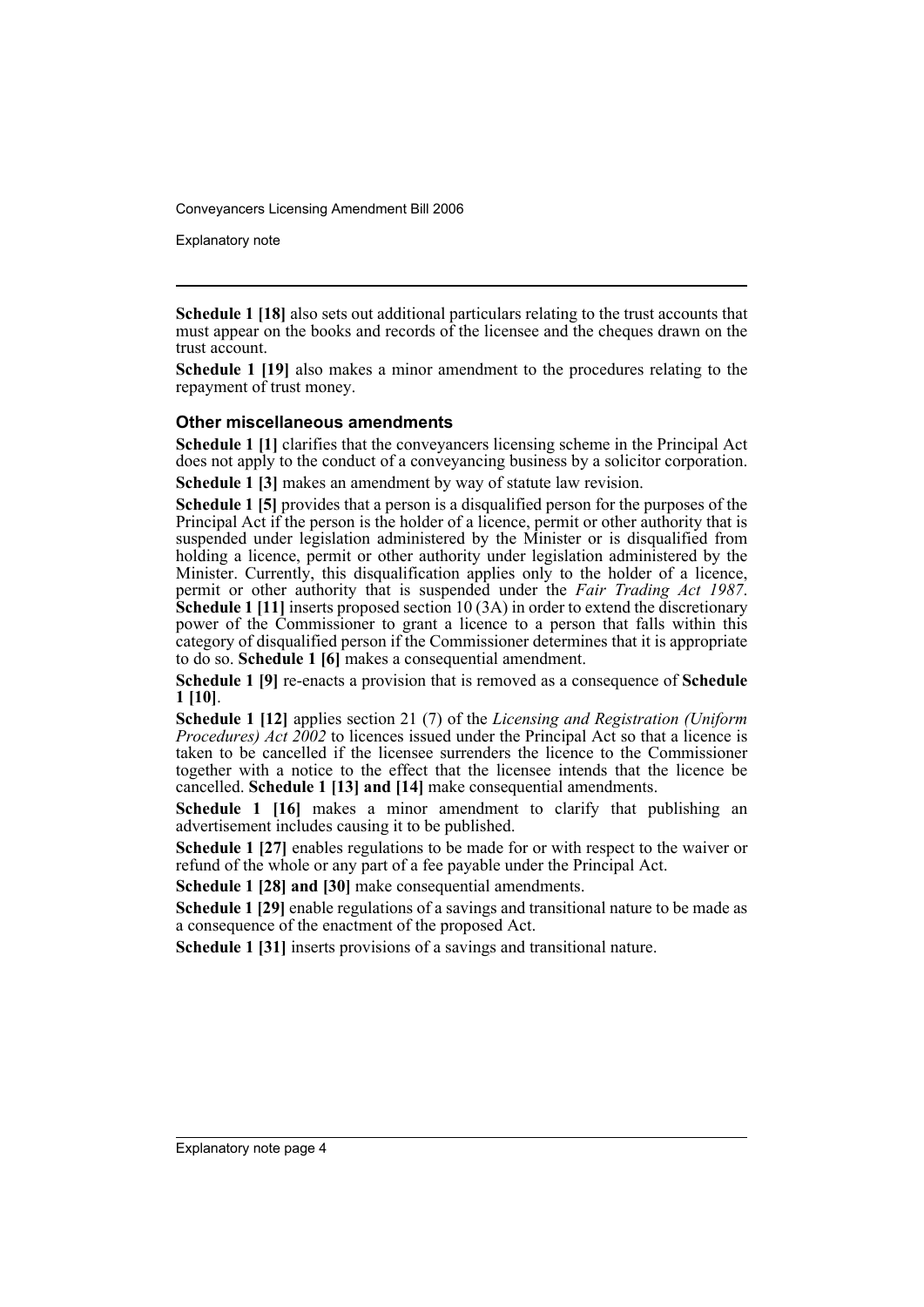First print



New South Wales

# **Conveyancers Licensing Amendment Bill 2006**

# **Contents**

|                                                   | Page |
|---------------------------------------------------|------|
| Name of Act                                       |      |
| Commencement                                      |      |
| Amendment of Conveyancers Licensing Act 2003 No 3 |      |
| Repeal of Act                                     |      |
| Schedule 1 Amendments                             |      |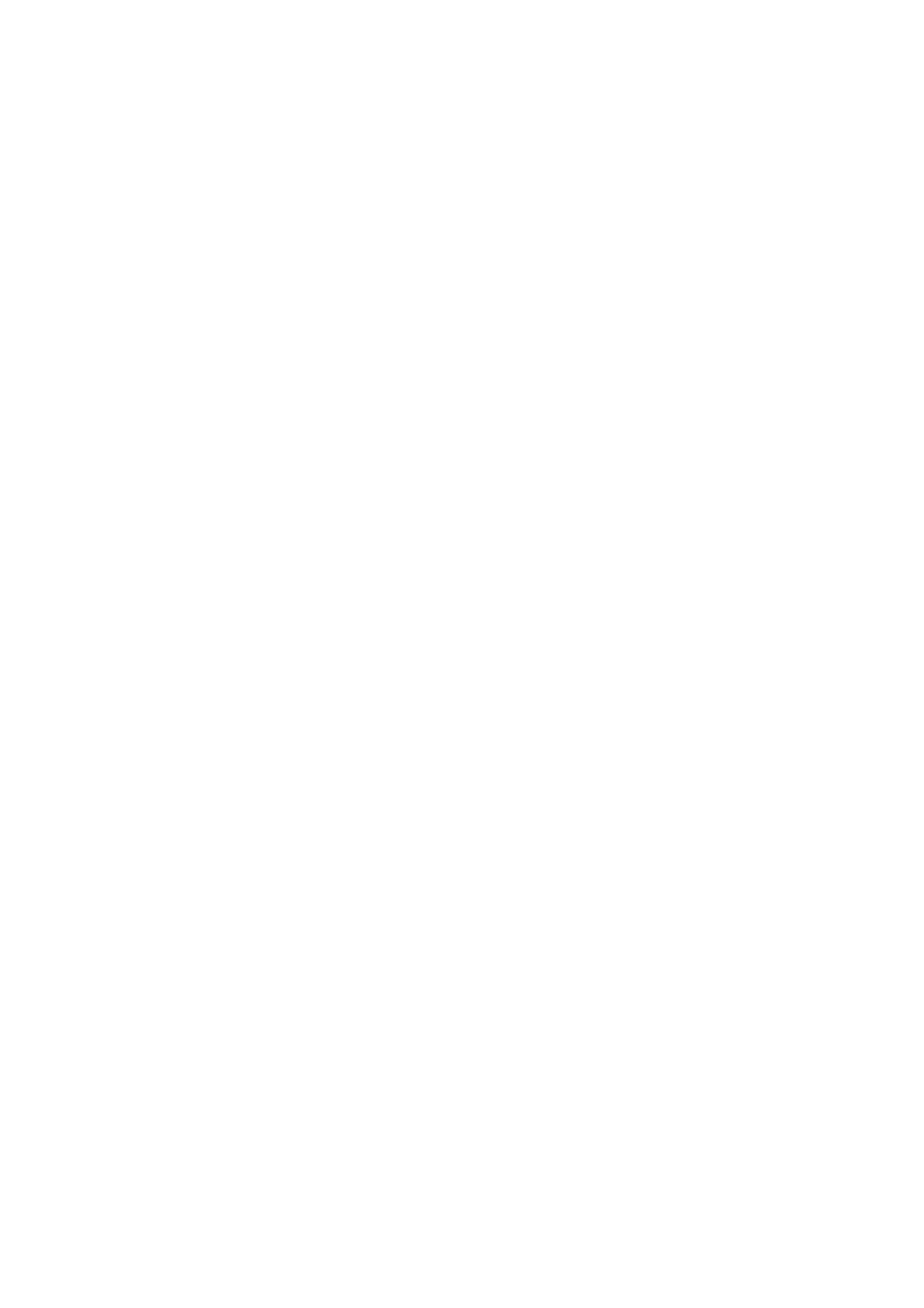

New South Wales

# **Conveyancers Licensing Amendment Bill 2006**

No , 2006

## **A Bill for**

An Act to amend the *Conveyancers Licensing Act 2003* to make further provision with respect to the licensing and regulation of conveyancers; and for other purposes.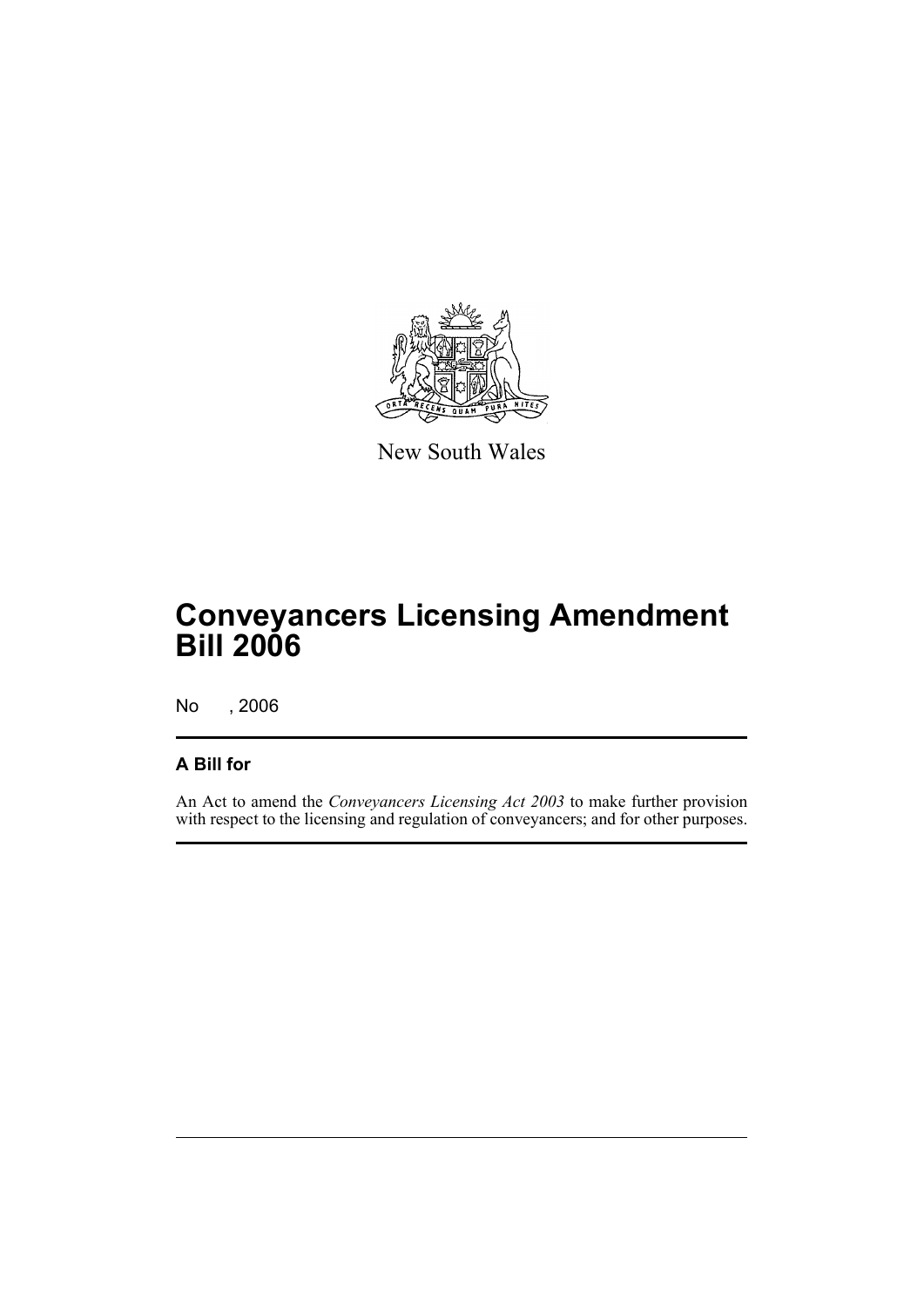|              |                      | The Legislature of New South Wales enacts:                                                                                                                | 1                   |
|--------------|----------------------|-----------------------------------------------------------------------------------------------------------------------------------------------------------|---------------------|
| 1            | Name of Act          |                                                                                                                                                           | $\overline{2}$      |
|              |                      | This Act is the Conveyancers Licensing Amendment Act 2006.                                                                                                | 3                   |
| $\mathbf{2}$ |                      | <b>Commencement</b>                                                                                                                                       | $\overline{4}$      |
|              |                      | This Act commences on the date of assent to this Act.                                                                                                     | 5                   |
| 3            |                      | <b>Amendment of Conveyancers Licensing Act 2003 No 3</b>                                                                                                  | 6                   |
|              |                      | The Conveyancers Licensing Act 2003 is amended as set out in<br>Schedule 1.                                                                               | $\overline{7}$<br>8 |
| 4            | <b>Repeal of Act</b> |                                                                                                                                                           | 9                   |
|              | (1)                  | This Act is repealed on the day following the day on which this Act<br>commences.                                                                         | 10<br>11            |
|              | (2)                  | The repeal of this Act does not, because of the operation of section 30<br>of the <i>Interpretation Act 1987</i> , affect any amendment made by this Act. | 12<br>13            |
|              |                      |                                                                                                                                                           |                     |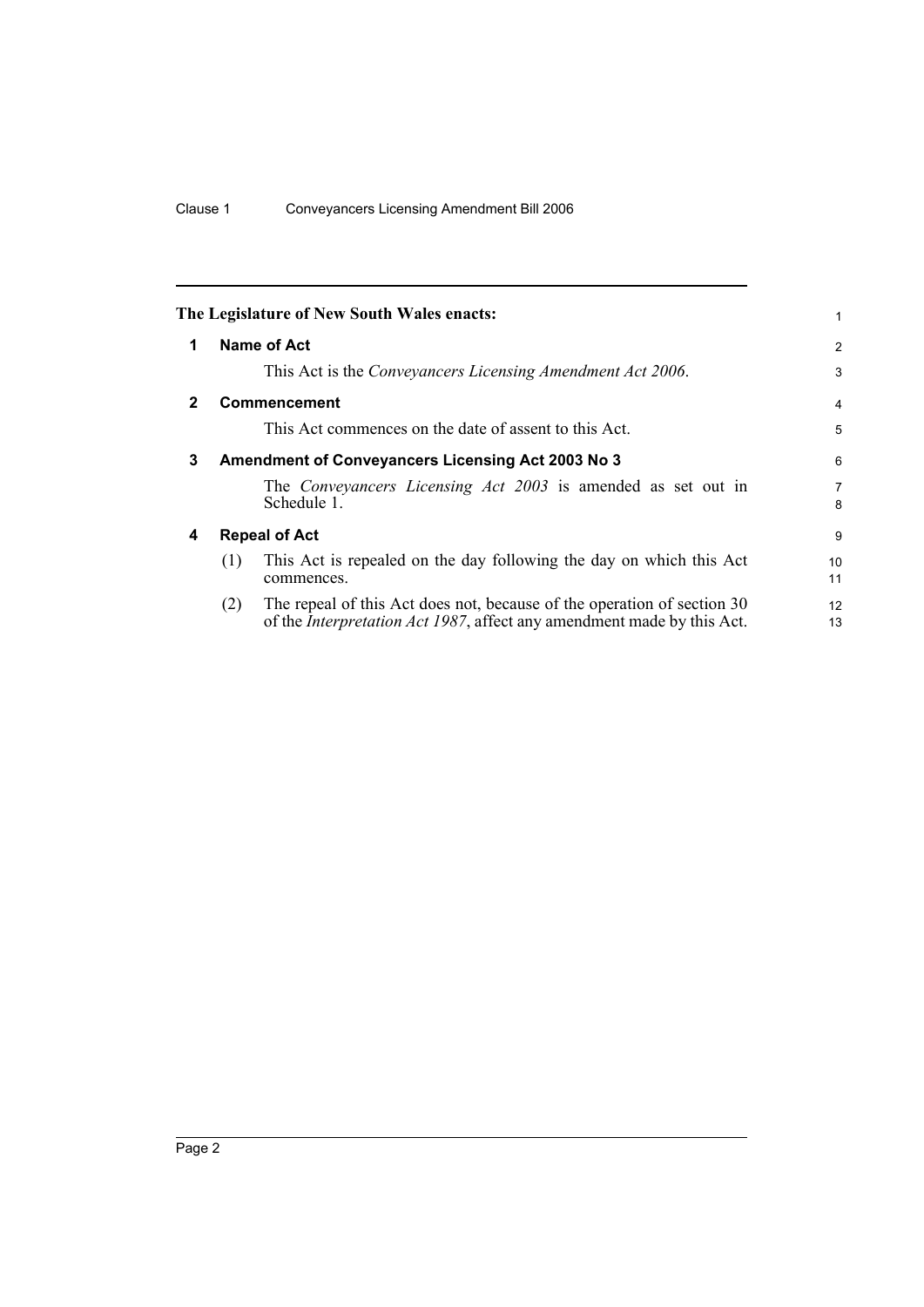|     | <b>Schedule 1</b>                        | <b>Amendments</b>                                                                                                                                                                                                                                          | 1                          |
|-----|------------------------------------------|------------------------------------------------------------------------------------------------------------------------------------------------------------------------------------------------------------------------------------------------------------|----------------------------|
|     |                                          | (Section 3)                                                                                                                                                                                                                                                | $\overline{2}$             |
| [1] | licensed                                 | Section 6 Persons conducting conveyancing business required to be                                                                                                                                                                                          | 3<br>4                     |
|     |                                          | Omit section $6(2)$ (b). Insert instead:                                                                                                                                                                                                                   | 5                          |
|     | (b)                                      | who is an incorporated legal practice or solicitor<br>corporation (if the conveyancing business is carried on on<br>its behalf by an Australian legal practitioner).                                                                                       | 6<br>$\overline{7}$<br>8   |
| [2] | <b>Section 8 Eligibility for licence</b> |                                                                                                                                                                                                                                                            | 9                          |
|     | Insert after section $8(2)(c)$ :         |                                                                                                                                                                                                                                                            | 10                         |
|     | (c1)                                     | the corporation is not a disqualified person, and                                                                                                                                                                                                          | 11                         |
| [3] |                                          | <b>Section 9 Qualifications for licence</b>                                                                                                                                                                                                                | 12                         |
|     |                                          | Omit "replacement" from section 9 (5). Insert instead "renewal".                                                                                                                                                                                           | 13                         |
| [4] | <b>Section 10 Disqualified persons</b>   |                                                                                                                                                                                                                                                            | 14                         |
|     | Omit section 10 (1) (b)–(d).             |                                                                                                                                                                                                                                                            | 15                         |
| [5] | Section 10 (1) (g)                       |                                                                                                                                                                                                                                                            | 16                         |
|     | Omit the paragraph. Insert instead:      |                                                                                                                                                                                                                                                            | 17                         |
|     | (g)                                      | is the holder of a licence, permit or other authority that is<br>suspended under legislation administered by the Minister<br>or is disqualified from holding a licence, permit or other<br>authority under legislation administered by the Minister,<br>or | 18<br>19<br>20<br>21<br>22 |
| [6] | Section 10 (1) (h)                       |                                                                                                                                                                                                                                                            | 23                         |
|     | the Fair Trading Act 1987".              | Omit "the holder of a licence, permit or other authority that is suspended under                                                                                                                                                                           | 24<br>25                   |
|     |                                          | Insert instead "a disqualified person".                                                                                                                                                                                                                    | 26                         |
| [7] | Section 10 (1) (n)                       |                                                                                                                                                                                                                                                            | 27                         |
|     | Omit "or controlled money".              |                                                                                                                                                                                                                                                            | 28                         |
| [8] | Section 10 (1) (p1)                      |                                                                                                                                                                                                                                                            | 29                         |
|     | Insert after section 10 (1) (p):         |                                                                                                                                                                                                                                                            | 30                         |
|     | (p1)                                     | is an Australian legal practitioner, incorporated legal<br>practice or solicitor corporation, or                                                                                                                                                           | 31<br>32                   |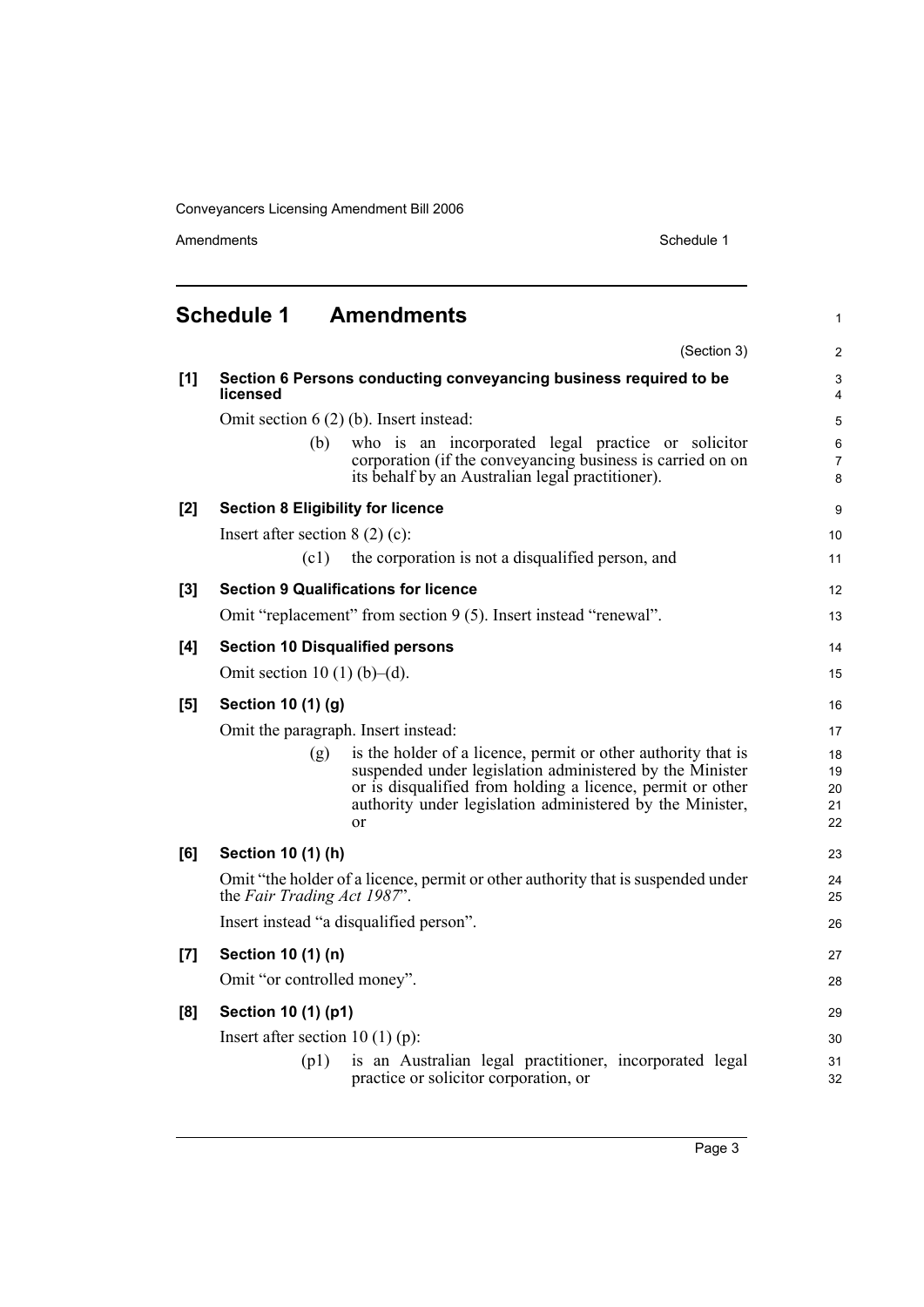Schedule 1 Amendments

#### **[9] Section 10 (1) (q1)** Insert after section 10 (1) (q): (q1) is the holder of a licence or certificate of registration under the *Property, Stock and Business Agents Act 2002*, or **[10] Section 10 (2)** Omit the subsection. Insert instead: (2) A person is also a disqualified person for the purposes of this Act (except for the purposes of section 29) if the person: (a) is an undischarged bankrupt, or (b) at any time in the last 3 years was an undischarged bankrupt, applied to take the benefit of any law for the relief of bankrupt or insolvent debtors, compounded with his or her creditors or made an assignment of his or her remuneration for their benefit, or (c) is, or was at any time in the last 3 years, a director or person concerned in the management of an externally-administered body corporate (within the meaning of the Corporations Act) except in a case of the voluntary winding up of the body corporate, or (d) is a person: (i) who at any time in the last 3 years, was a director or person concerned in the management of a body corporate that, within 12 months of the person ceasing to be such a director or person, became an externally-administered body corporate (within the meaning of the Corporations Act) except in the case of a voluntary winding up of the body corporate, and (ii) who failed (while a director or person concerned in the management of that body corporate) to take all reasonable steps to avoid the body corporate<br>becoming an externally-administered body an externally-administered body corporate. **[11] Section 10 (3A)–(3D)** Insert after section 10 (3): (3A) The Director-General may, in any case that the Director-General thinks it appropriate to do so, determine that a suspension or disqualification from holding a licence, permit or other authority under legislation administered by the Minister (as referred to in 1 2 3 4 5 6 7 8 9 10 11 12 13 14 15 16 17 18 19 20 21 22 23 24 25 26 27 28 29 30 31 32 33  $34$ 35 36 37 38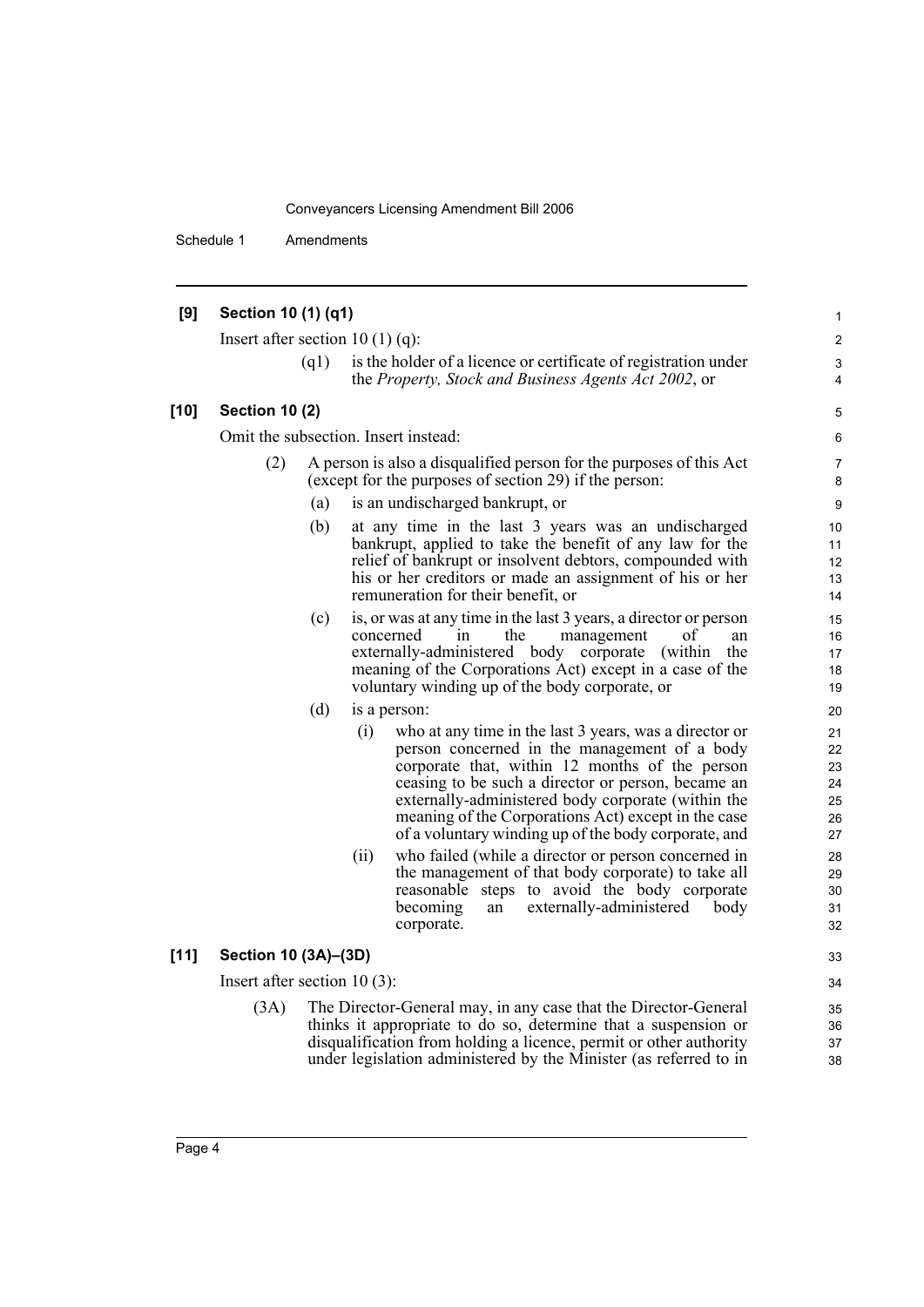Amendments **Amendments** Schedule 1

subsection  $(1)$   $(g)$  is to be ignored for the purposes of this section. (3B) The Director-General may exempt a person from the operation of subsection  $(2)$   $(a)$ ,  $(b)$  or  $(c)$  by: (a) certifying, in the case of exemption from subsection (2) (a), that the Director-General is satisfied that the person took all reasonable steps to avoid the bankruptcy concerned, or (b) certifying, in the case of exemption from subsection (2) (b), that the Director-General is satisfied that the person took all reasonable steps to avoid the bankruptcy or other financial difficulties concerned, or (c) certifying, in the case of exemption from subsection (2) (c), that the Director-General is satisfied that the person took all reasonable steps (while a director or person concerned in the management of the body corporate) to avoid the body corporate becoming an the body corporate becoming an externally-administered body corporate. (3C) Subsection (2) (d) does not operate to make a person a disqualified person unless the Director-General has served a notice on the person giving the person the opportunity to make oral or written submissions to the Director-General within a period (being not less than 14 days) specified in the notice with respect to the grounds on which the person believes he or she took all reasonable steps to avoid the body corporate becoming an externally-administered body corporate and the Director-General is satisfied that the person failed to take all such steps. (3D) In determining for the purposes of subsection (3B) or (3C) what reasonable steps could have been taken by a person to avoid a particular outcome, the Director-General is to have regard to the steps that could have been taken by the person from the time that the financial difficulties that gave rise to the outcome first arose. **[12] Section 11 Application to licences of Licensing and Registration (Uniform Procedures) Act 2002** Omit "section 21 (1), (4) and (7)" from section 11 (3) (f). Insert instead "section 21 (1) and (4)". **[13] Section 17 Duration** Omit "suspended, cancelled or surrendered". Insert instead "suspended or cancelled". 1 2 3 4 5 6 7 8 9 10 11 12 13 14 15 16 17 18 19 20 21 22 23 24 25 26 27 28  $29$ 30 31 32 33 34 35 36 37 38 39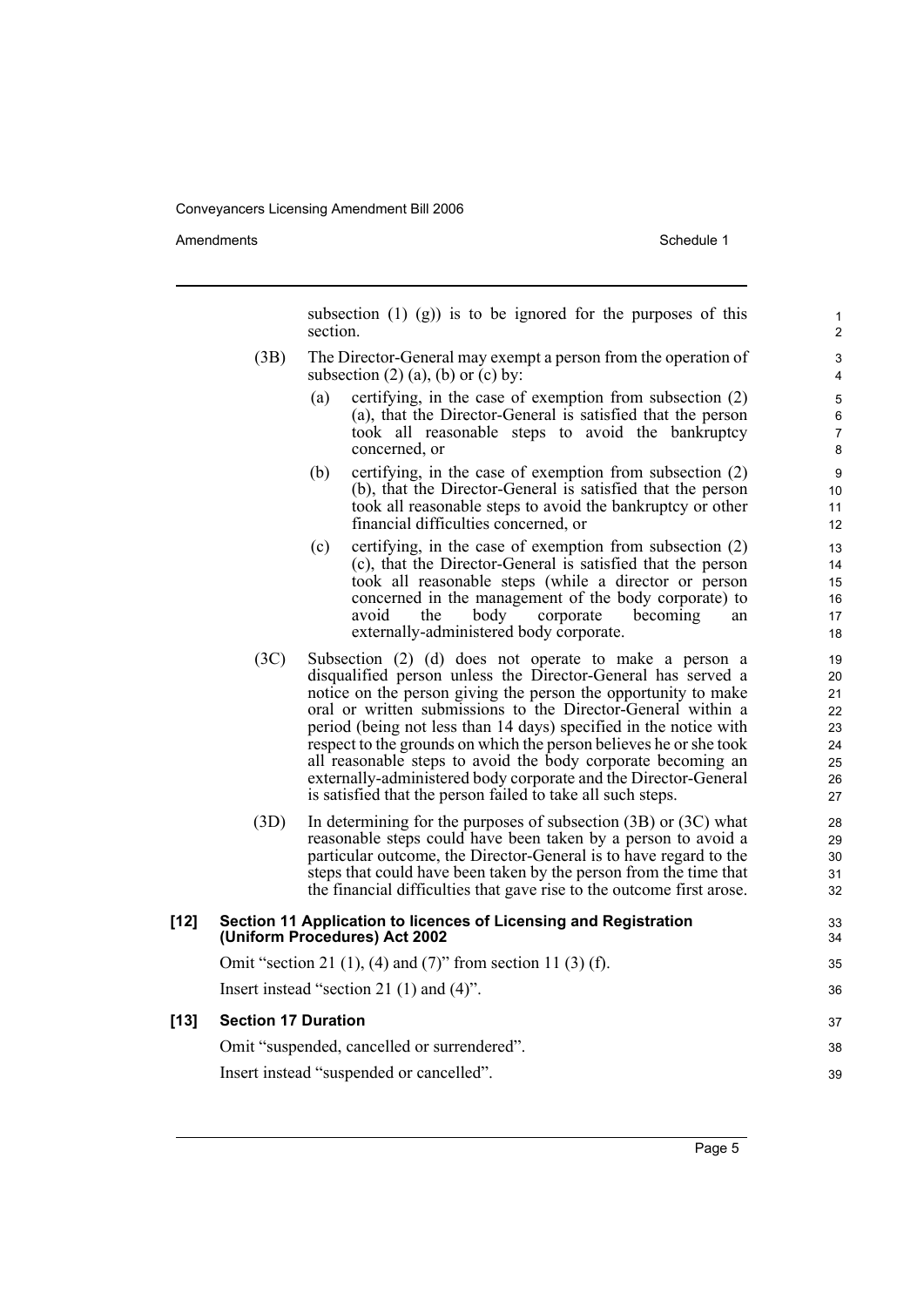Schedule 1 Amendments

| $[14]$ |    |                   |                | <b>Section 18 Surrender of licence</b>                                                                                      | 1        |
|--------|----|-------------------|----------------|-----------------------------------------------------------------------------------------------------------------------------|----------|
|        |    | Omit the section. |                |                                                                                                                             | 2        |
| $[15]$ |    |                   |                | <b>Section 27 Partnerships</b>                                                                                              | 3        |
|        |    |                   |                | Omit "Trust money and controlled money" from section 27 (5) (e).                                                            | 4        |
|        |    |                   |                | Insert instead "Trust money".                                                                                               | 5        |
| $[16]$ |    |                   |                | Section 35 Advertisement to include information about licensee                                                              | 6        |
|        |    |                   |                | Insert "or cause to be published" after "publish".                                                                          | 7        |
| $[17]$ |    | Part 5, heading   |                |                                                                                                                             | 8        |
|        |    |                   |                | Omit "and controlled money".                                                                                                | 9        |
| $[18]$ |    |                   |                | Part 5, Divisions 1 and 2                                                                                                   | 10       |
|        |    |                   |                | Omit the Divisions. Insert instead:                                                                                         | 11       |
|        |    | <b>Division 1</b> |                | <b>Preliminary</b>                                                                                                          | 12       |
|        | 52 |                   | Interpretation |                                                                                                                             | 13       |
|        |    | (1)               |                | In this Part:                                                                                                               | 14       |
|        |    |                   |                | <i>trust money</i> means money received for or on behalf of any person                                                      | 15       |
|        |    |                   |                | by a licensee in connection with the licensee's conveyancing                                                                | 16       |
|        |    |                   | business.      |                                                                                                                             | 17       |
|        |    | (2)               |                | A reference in this Part to a licensee includes a reference to a                                                            | 18       |
|        |    |                   |                | person who has ceased to be a licensee and to the personal<br>representative of a licensee who has died.                    | 19<br>20 |
|        |    | (3)               |                | In the application of this Part:                                                                                            | 21       |
|        |    |                   | (a)            | to a person who has ceased to be a licensee, a reference to                                                                 | 22       |
|        |    |                   |                | money received for or on behalf of a person by a licensee<br>is to be read as a reference to money received by that         | 23<br>24 |
|        |    |                   |                | person for or on behalf of any other person in connection                                                                   | 25       |
|        |    |                   |                | with his or her business as a licensee, and                                                                                 | 26       |
|        |    |                   | (b)            | to the personal representative of a licensee who has died, a                                                                | 27       |
|        |    |                   |                | reference to money received for or on behalf of a person by<br>a licensee is to be read as a reference to money received by | 28<br>29 |
|        |    |                   |                | that licensee or personal representative for or on behalf of                                                                | 30       |
|        |    |                   |                | a person in connection with the business carried on by that<br>licensee.                                                    | 31<br>32 |
|        |    |                   |                |                                                                                                                             |          |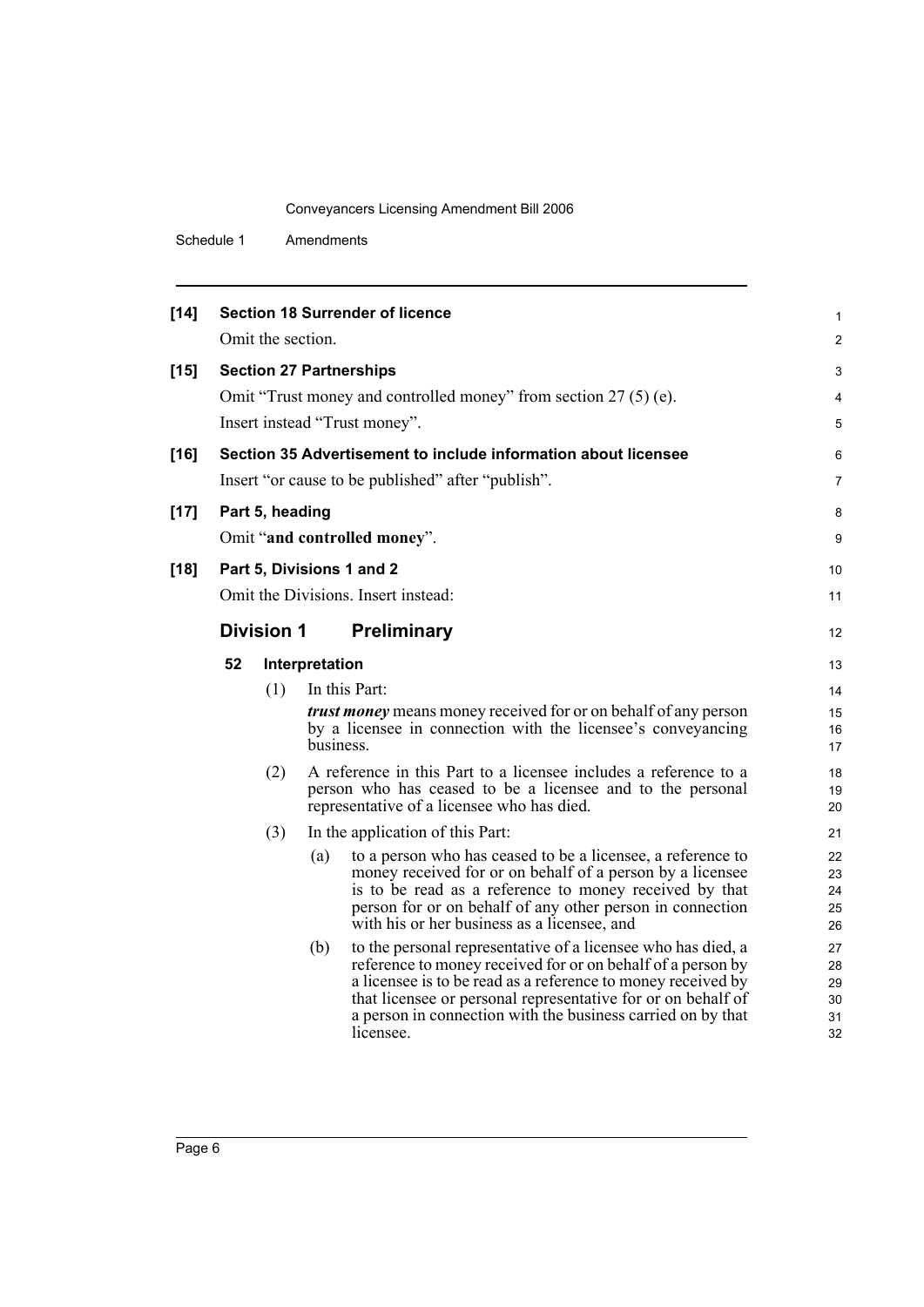|    | <b>Division 2</b> |     | Payment of trust money into trust account                                                                                                                                                                                                                              | 1                          |
|----|-------------------|-----|------------------------------------------------------------------------------------------------------------------------------------------------------------------------------------------------------------------------------------------------------------------------|----------------------------|
| 53 |                   |     | Payment of trust money into trust account                                                                                                                                                                                                                              | 2                          |
|    | (1)               |     | Money received for or on behalf of any person by a licensee in<br>connection with the licensee's conveyancing business:                                                                                                                                                | 3<br>4                     |
|    |                   | (a) | is to be held by the licensee or (if the licensee is employed<br>by a corporation) by the corporation, exclusively for that<br>person, and                                                                                                                             | 5<br>6<br>7                |
|    |                   | (b) | is to be paid to the person or disbursed as the person<br>directs, and                                                                                                                                                                                                 | 8<br>9                     |
|    |                   | (c) | until so paid or disbursed, is to be paid into and retained in<br>a trust account (whether general or separate) at an<br>authorised deposit-taking institution in New South Wales<br>and approved by the Director-General for the purposes of<br>this Part.            | 10<br>11<br>12<br>13<br>14 |
|    | (2)               |     | If the licence is held by a corporation, the trust account is to be in<br>the name of the corporation and in any other case is to be in the<br>name of the licensee or of the firm of licensees of which the<br>licensee is a member.                                  | 15<br>16<br>17<br>18       |
|    | (3)               |     | Subsection (1) does not prevent a licensee from:                                                                                                                                                                                                                       | 19                         |
|    |                   | (a) | withdrawing or receiving, from trust money, money due to<br>the licensee for costs so long as the procedure prescribed<br>by the regulations is followed, and                                                                                                          | 20<br>21<br>22             |
|    |                   | (b) | holding, or disposing of, a cheque or other negotiable<br>instrument payable to a third party if the licensee does so<br>on behalf of a client and in accordance with directions<br>given by the client, and                                                           | 23<br>24<br>25<br>26       |
|    |                   | (c) | exercising a general retaining lien for unpaid costs and<br>disbursements in respect of money in a trust account (other<br>than money received subject to an express direction by the<br>client with respect to the purposes for which the money is<br>to be applied). | 27<br>28<br>29<br>30<br>31 |
|    | (4)               |     | A lien referred to in subsection $(3)$ (c):                                                                                                                                                                                                                            | 32                         |
|    |                   | (a) | may not be exercised for an amount in excess of the sum<br>of the costs and disbursements unpaid, and                                                                                                                                                                  | 33<br>34                   |
|    |                   | (b) | may not be exercised unless:                                                                                                                                                                                                                                           | 35                         |
|    |                   |     | the licensee has disclosed to the client, in<br>(i)<br>accordance with Division 5 of Part 3, the basis of the<br>costs for the conveyancing work concerned, or                                                                                                         | 36<br>37<br>38             |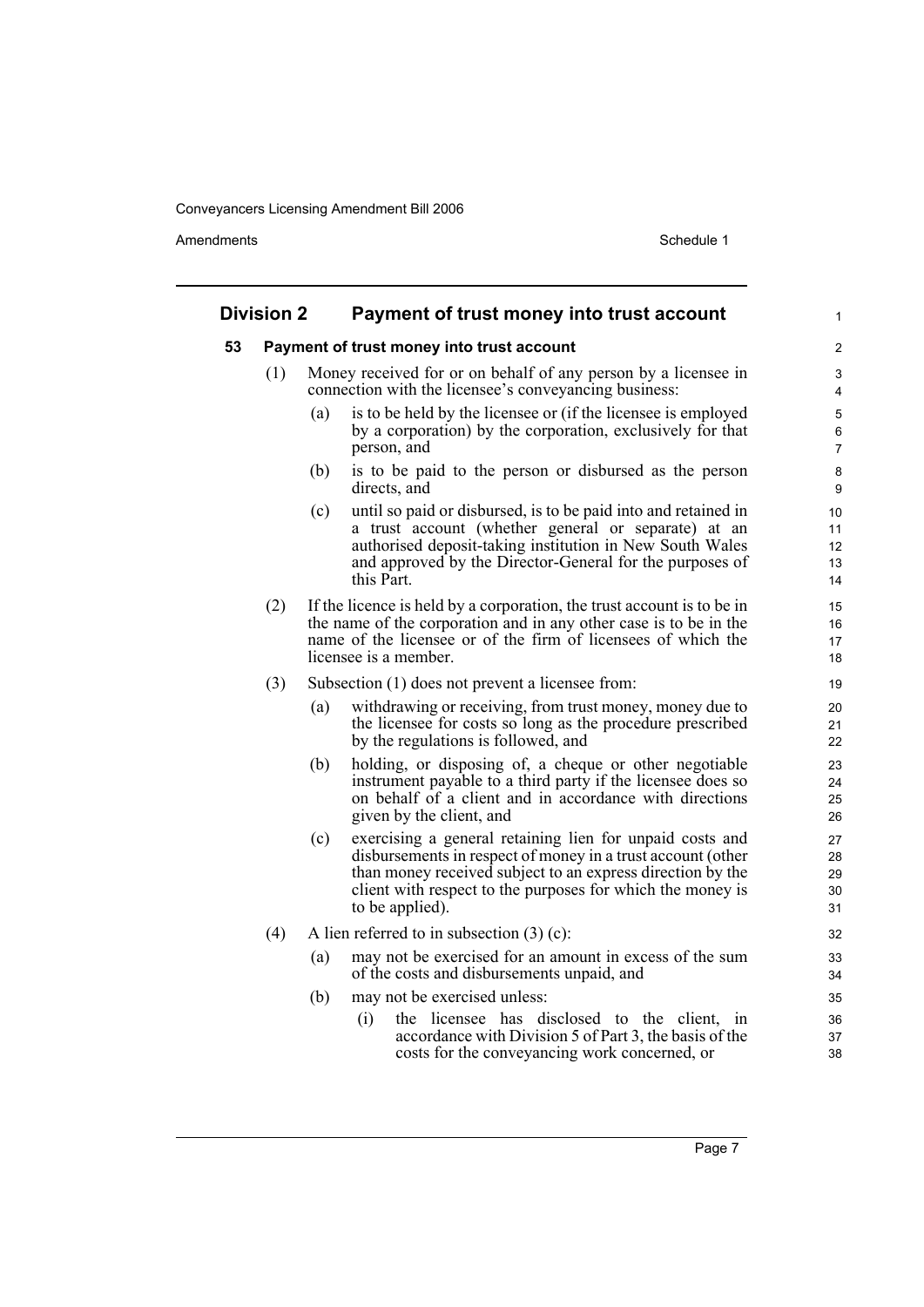Schedule 1 Amendments

|    |     | if such a disclosure is not required to be made (as<br>(ii)<br>provided by sections 39 and 40 and any relevant<br>regulations)—the licensee has served a bill of costs<br>on the client.                                                                                                                      | 1<br>$\overline{c}$<br>$\mathsf 3$<br>$\overline{\mathbf{4}}$ |
|----|-----|---------------------------------------------------------------------------------------------------------------------------------------------------------------------------------------------------------------------------------------------------------------------------------------------------------------|---------------------------------------------------------------|
|    | (5) | The name of a trust account and the description of the trust<br>account in the books and records of the licensee and also on all<br>cheques drawn on the trust account:                                                                                                                                       | 5<br>6<br>$\overline{7}$                                      |
|    |     | must include the name of the licensee corporation, licensee<br>(a)<br>or firm of licensees in whose name the trust account is<br>kept, and                                                                                                                                                                    | 8<br>9<br>10                                                  |
|    |     | must include the words "Trust Account", and<br>(b)                                                                                                                                                                                                                                                            | 11                                                            |
|    |     | (c)<br>may include, at the end of the account's name, a name or<br>other matter to identify the person on whose behalf money<br>in the account is held.                                                                                                                                                       | 12<br>13<br>14                                                |
|    | (6) | When opening a trust account at an authorised deposit-taking<br>institution for the purpose of complying with this section, the<br>concerned must ensure that the<br>licensee<br>authorised<br>deposit-taking institution is notified in writing that the account is<br>a trust account required by this Act. | 15<br>16<br>17<br>18<br>19                                    |
|    | (7) | A licensee must, within 14 days after closing a trust account,<br>notify the Director-General in writing of the closure.<br>Maximum penalty: 100 penalty units.                                                                                                                                               | 20<br>21<br>22                                                |
| 54 |     | Approval of authorised deposit-taking institutions                                                                                                                                                                                                                                                            | 23                                                            |
|    | (1) | The Director-General may approve an authorised deposit-taking<br>institution for the purposes of this Part and may revoke any such<br>approval by notice in writing to the authorised deposit-taking<br>institution.                                                                                          | 24<br>25<br>26<br>27                                          |
|    | (2) | The Director-General is not to approve an<br>authorised<br>deposit-taking institution for the purposes of this Part unless<br>satisfied that the institution is able to discharge the obligations of<br>an authorised deposit-taking institution under this Part.                                             | 28<br>29<br>30<br>31                                          |
|    | (3) | An authorised deposit-taking institution that is the subject of an<br>approval that is in force for the purposes of Part 7 of the <i>Property</i> ,<br>Stock and Business Agents Act 2002 is taken to have been<br>approved by the Director-General for the purposes of this Part.                            | 32<br>33<br>34<br>35                                          |
|    |     |                                                                                                                                                                                                                                                                                                               |                                                               |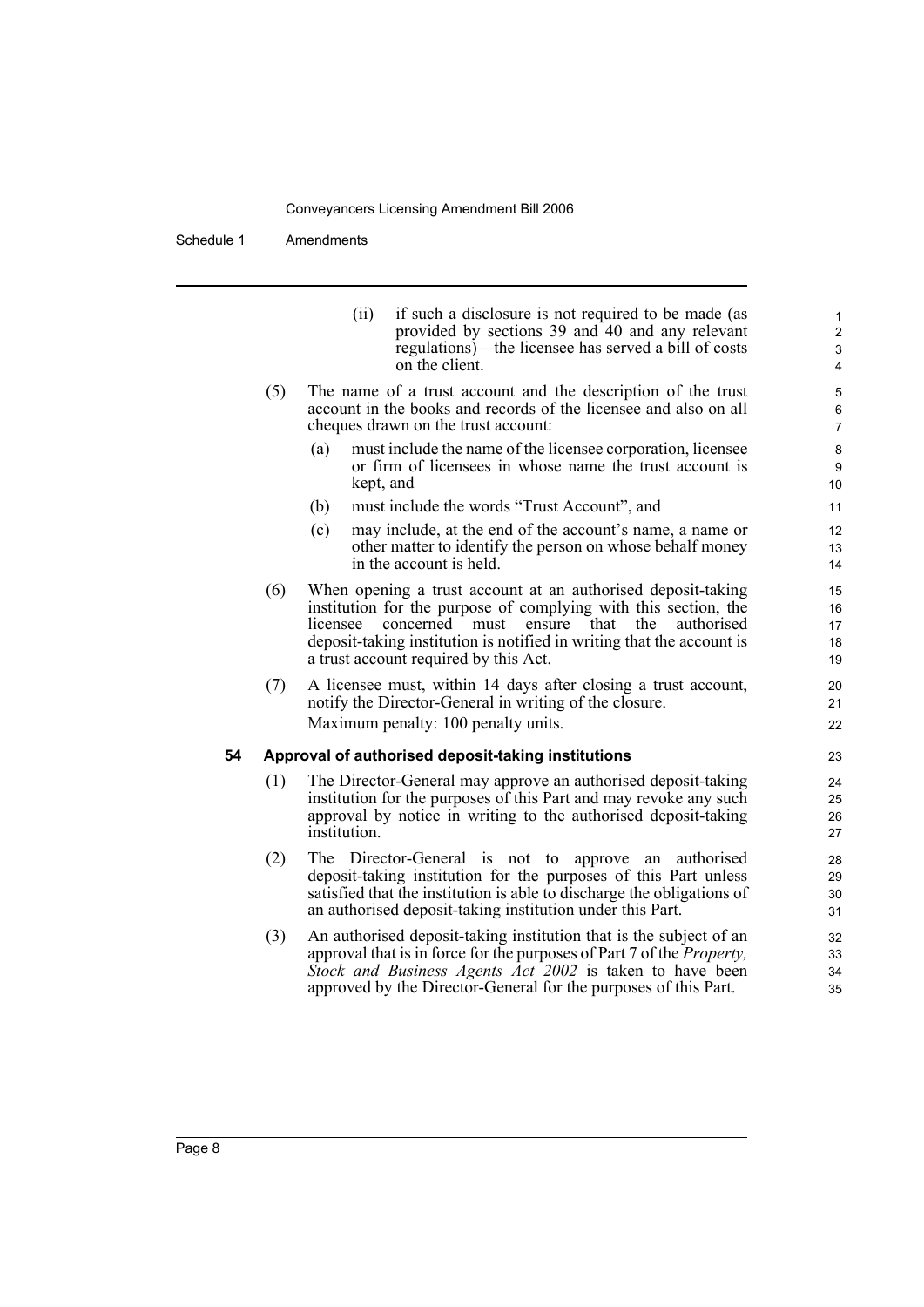| 55 |                | Trust money not available to pay licensee's debts                                                                                                                                                                                                                                                                                                                                                                                                                                                                                                   | 1                                            |
|----|----------------|-----------------------------------------------------------------------------------------------------------------------------------------------------------------------------------------------------------------------------------------------------------------------------------------------------------------------------------------------------------------------------------------------------------------------------------------------------------------------------------------------------------------------------------------------------|----------------------------------------------|
|    | (1)            | Trust money is not available for the payment of the debts of the<br>licensee to any other creditor of the licensee, or liable to be<br>attached or taken in execution under the order or process of any<br>court at the instance of any other creditor of the licensee.                                                                                                                                                                                                                                                                             | 2<br>3<br>4<br>5                             |
|    | (2)            | This section does not take away or affect any just claim or lien<br>that any licensee may have against or upon trust money.                                                                                                                                                                                                                                                                                                                                                                                                                         | 6<br>$\overline{7}$                          |
| 56 |                | Licensee to notify trust account becoming overdrawn                                                                                                                                                                                                                                                                                                                                                                                                                                                                                                 | 8                                            |
|    |                | A licensee must, within 5 days after becoming aware that a trust<br>account of the licensee has become overdrawn, notify the<br>Director-General in writing of:<br>the name and number of the account, and<br>(a)                                                                                                                                                                                                                                                                                                                                   | 9<br>10<br>11<br>12                          |
|    |                | the amount by which the account is overdrawn, and<br>(b)                                                                                                                                                                                                                                                                                                                                                                                                                                                                                            | 13                                           |
|    |                | (c)<br>the reason for the account becoming overdrawn.                                                                                                                                                                                                                                                                                                                                                                                                                                                                                               | 14                                           |
|    |                | Maximum penalty: 100 penalty units.                                                                                                                                                                                                                                                                                                                                                                                                                                                                                                                 | 15                                           |
| 57 | <b>Account</b> | Interest earned on trust accounts to be paid to Statutory Interest                                                                                                                                                                                                                                                                                                                                                                                                                                                                                  | 16<br>17                                     |
|    | (1)            | Sections 90 and 91 of the Property, Stock and Business Agents<br><i>Act 2002</i> apply in respect of all money held in a general trust<br>account under this Division as if:                                                                                                                                                                                                                                                                                                                                                                        | 18<br>19<br>20                               |
|    |                | (a)<br>the trust account were a trust account opened and kept<br>under section 86 of that Act, and                                                                                                                                                                                                                                                                                                                                                                                                                                                  | 21<br>22                                     |
|    |                | the licensee who opened and keeps the trust account were<br>(b)<br>a licensee under that Act.                                                                                                                                                                                                                                                                                                                                                                                                                                                       | 23<br>24                                     |
|    |                | Note. Section 90 of the Property, Stock and Business Agents Act 2002<br>provides for interest earned on trust accounts to be paid to the Statutory<br>Interest Account. Section 91 requires authorised deposit-taking<br>institutions to notify the Director-General of certain matters with respect<br>to trust accounts kept with the institution, including the number of trust<br>accounts opened with the institution during a month and the names of<br>the licensees who opened the accounts.                                                | 25<br>26<br>27<br>28<br>29<br>30<br>31       |
|    | (2)            | A licensee must, when opening a trust account at an authorised<br>deposit-taking institution under this Division, ensure that the<br>authorised deposit-taking institution is notified that the trust<br>account is, for the purposes of sections 90 and 91 of the <i>Property</i> ,<br>Stock and Business Agents Act 2002, to be regarded as a trust<br>account required by that Act. Such a notification is, for the<br>purposes of those sections, to be regarded as a notification that<br>the trust account concerned is required by that Act. | 32<br>33<br>34<br>35<br>36<br>37<br>38<br>39 |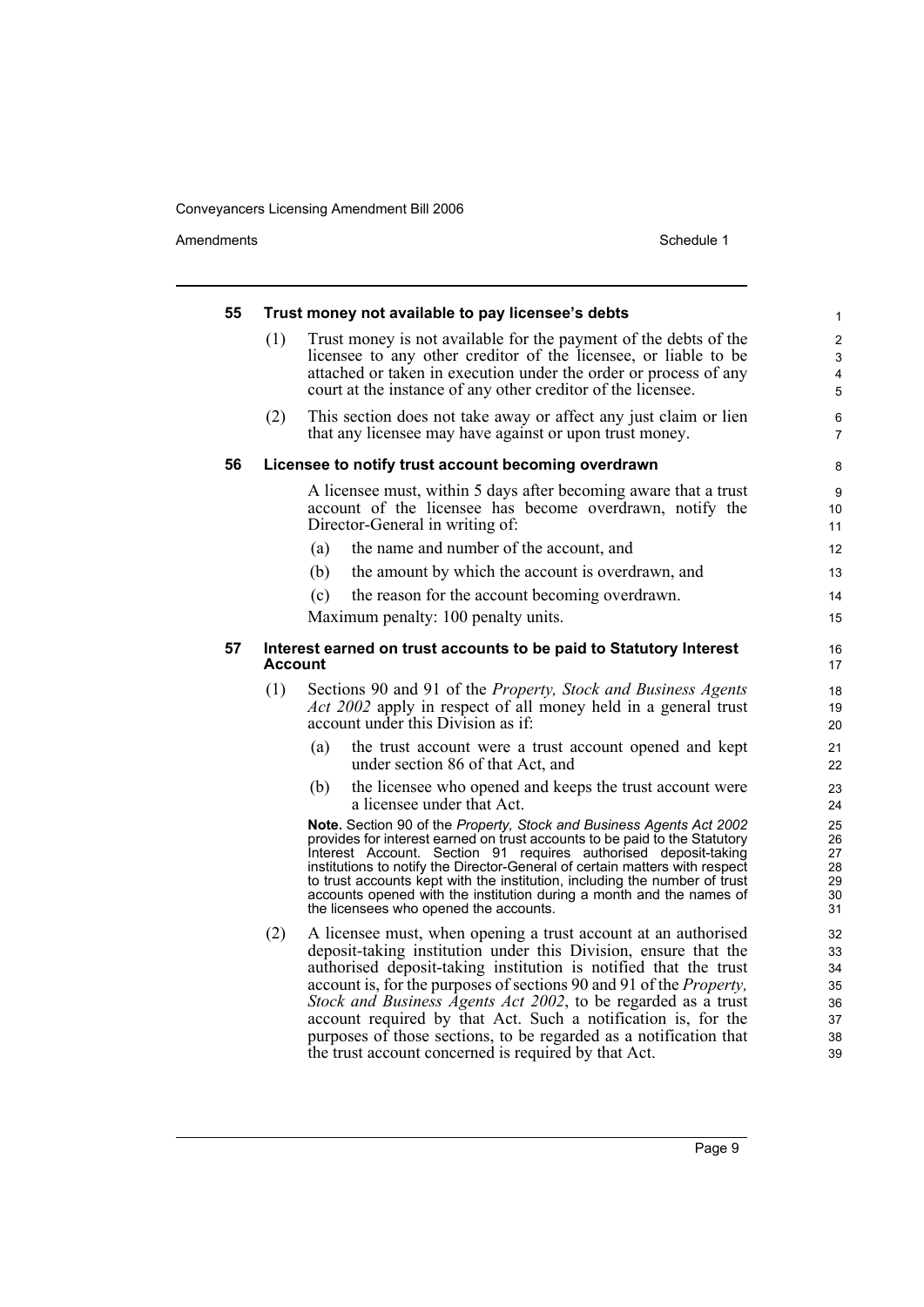Schedule 1 Amendments

#### **[19] Part 5, Division 4** Omit the Division. Insert instead: **Division 4 Unclaimed trust money 62 Unclaimed trust money held by licensee** (1) A licensee who in the month of January in a year holds in a trust account kept by the licensee money that was received by the licensee more than 2 years before that month must furnish to the Director-General in that month a statement (an *unclaimed money statement*) showing particulars of: (a) the money so held, and (b) each person for whom or on whose behalf the money is held, and (c) the address last known to the licensee of each of those persons. (2) A statement under this section is to be in the form approved by the Director-General. **63 Unclaimed trust money held by former licensee or personal representative** (1) A former licensee, or the personal representative of a deceased licensee, who holds money in a trust account kept under this Act must furnish to the Director-General a statement giving particulars of: (a) the money held in the trust account as at the date on which the statement is furnished, and (b) the names of the persons for whom or on whose behalf the money is held, and (c) the address of each of those persons last known to the person furnishing the statement. (2) This statement is the first statement that the former licensee or personal representative is required to furnish and it is to be furnished within 3 months after the date on which the person ceased to be a licensee or became the personal representative of the deceased licensee. (3) The former licensee or personal representative must furnish a further statement (an *unclaimed money statement*) within 14 days after the period of 12 months has elapsed since the first statement was furnished. 1  $\mathfrak{p}$ 3 4 5 6 7 8 9 10 11 12 13 14 15 16 17 18 19 20 21 22 23 24 25 26 27 28 29 30 31 32 33 34 35 36 37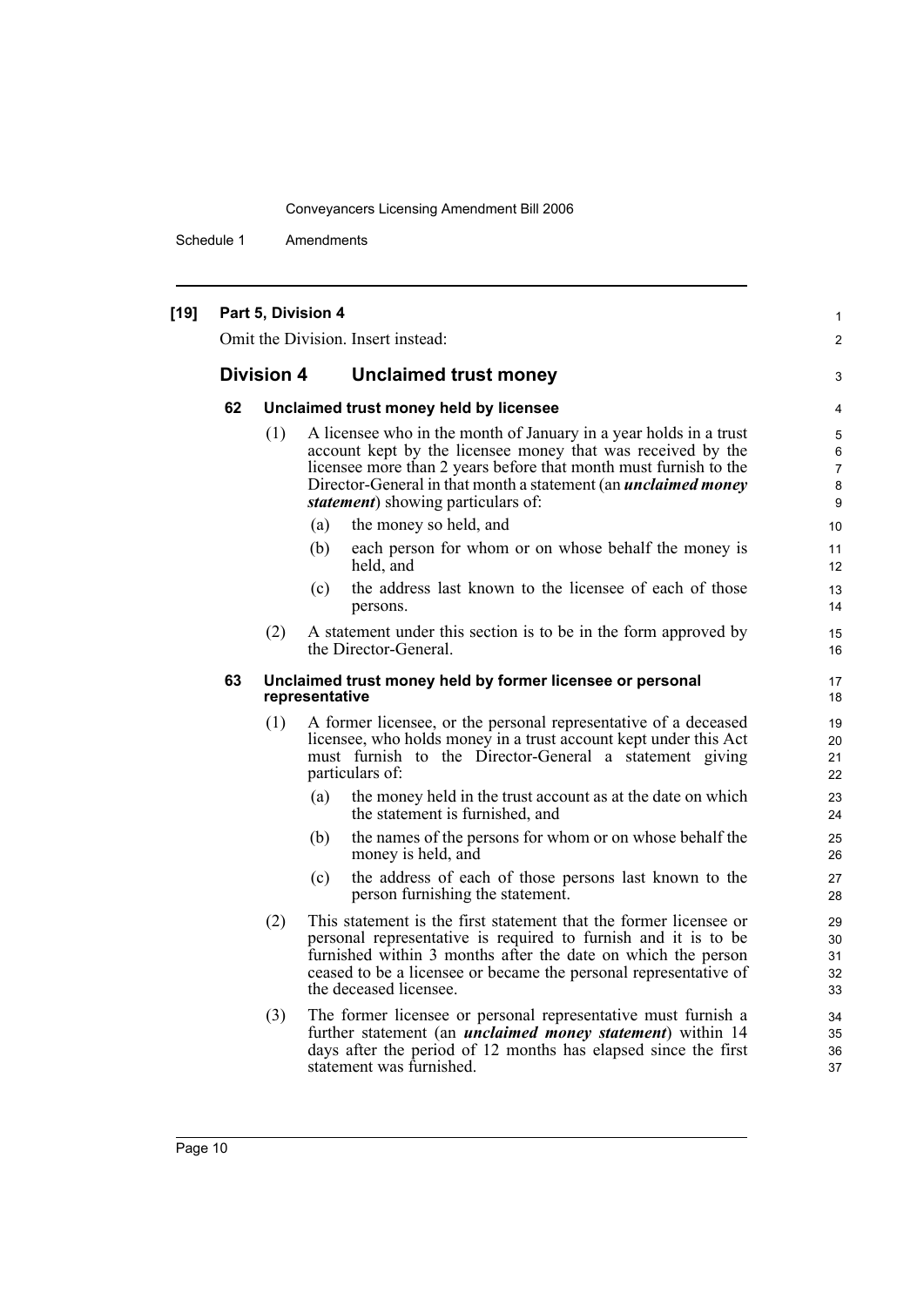Amendments Schedule 1

39 40

|    | (4) |         | The further statement is to give particulars of the same matters as<br>the first statement and also include particulars of any payments<br>made from the trust account or other place where money is held<br>since the date of the first statement.                                                                                | $\mathbf{1}$<br>2<br>3<br>4      |
|----|-----|---------|------------------------------------------------------------------------------------------------------------------------------------------------------------------------------------------------------------------------------------------------------------------------------------------------------------------------------------|----------------------------------|
|    | (5) |         | A statement under this section is to be in the form approved by<br>the Director-General.                                                                                                                                                                                                                                           | 5<br>6                           |
|    | (6) |         | The regulations may exempt money or a class of money from the<br>operation of this section.                                                                                                                                                                                                                                        | 7<br>8                           |
| 64 |     |         | Disposal of unclaimed money in trust accounts                                                                                                                                                                                                                                                                                      | 9                                |
|    | (1) |         | When the Director-General receives an unclaimed money<br>statement under this Division, the Director-General is to:                                                                                                                                                                                                                | 10<br>11                         |
|    |     | (a)     | send by post to each person for whom or on whose behalf<br>any money referred to in the statement is held a notice (an<br><i>individual notice</i> ) in writing addressed to the person at the<br>person's address shown in the statement stating the<br>particulars of the money held for or on behalf of that<br>person, and     | 12<br>13<br>14<br>15<br>16<br>17 |
|    |     | (b)     | cause notification to be published in the Gazette (a <b>Gazette</b><br><i>notification</i> ) stating the particulars of the money held for<br>or on behalf of each of those persons.                                                                                                                                               | 18<br>19<br>20                   |
|    | (2) |         | Each individual notice and the Gazette notification is to state that,<br>if the money is not paid out of the trust account or other place in<br>which it is held within 3 months after the date of publication of<br>the Gazette notification, the person holding the money will be<br>required to pay it to the Director-General. | 21<br>22<br>23<br>24<br>25       |
|    | (3) | person: | At any time after the expiration of that 3 months the<br>Director-General may, by a notice in writing served personally or<br>by post on the person by whom the money is held, require that                                                                                                                                        | 26<br>27<br>28<br>29             |
|    |     | (a)     | to pay to the Director-General any money referred to in the<br>Gazette notification that has not been previously paid by<br>that person out of the trust account or other place in which<br>it is held, and                                                                                                                        | 30<br>31<br>32<br>33             |
|    |     | (b)     | to furnish to the Director-General, within such period as<br>may be specified in the notice to the person, a statement<br>showing particulars of any payments made out of the<br>money referred to in the Gazette notification since the<br>unclaimed money statement was made.                                                    | 34<br>35<br>36<br>37<br>38       |

(4) The Director-General must pay any money received by the Director-General under this section into the Compensation Fund.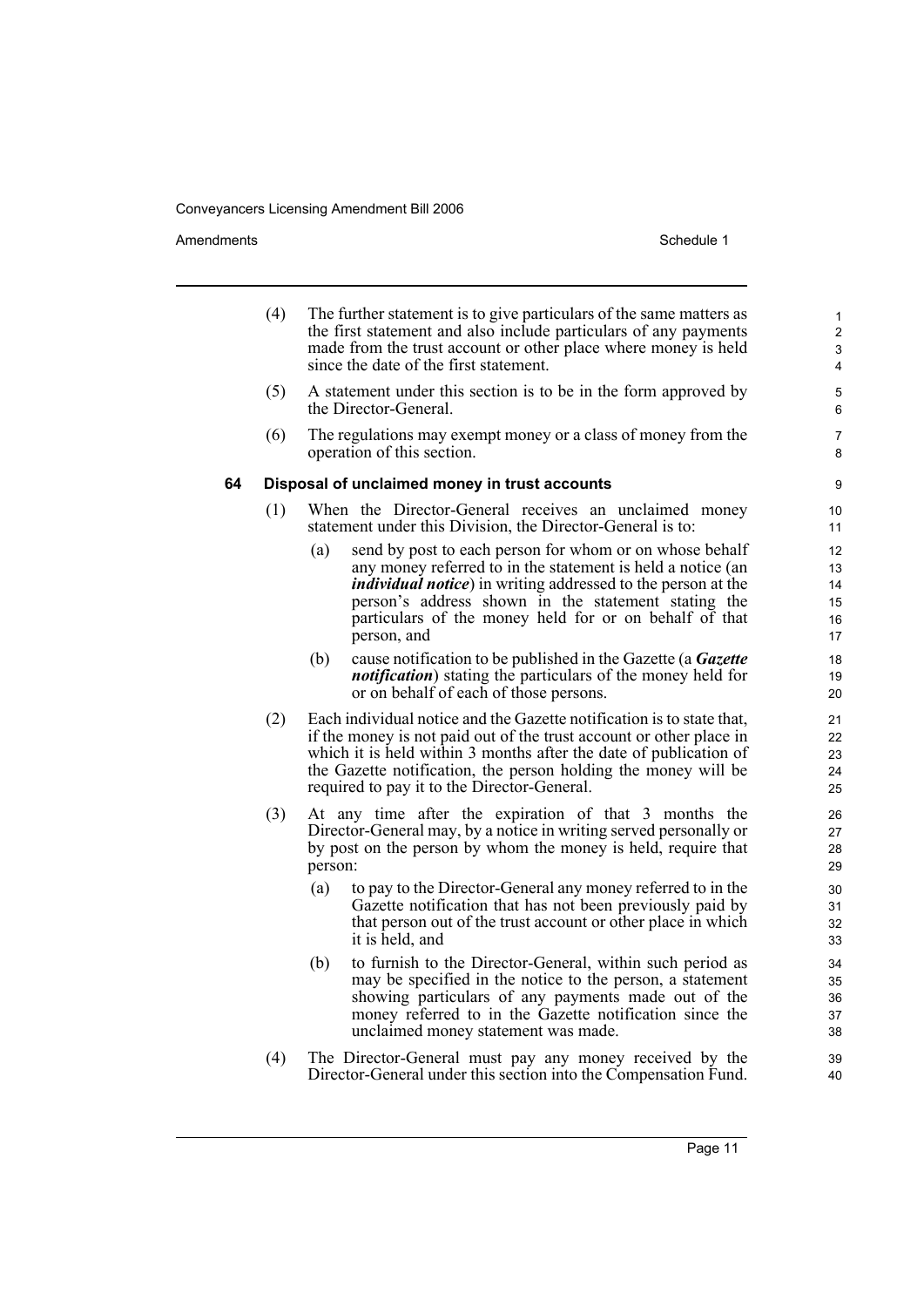Schedule 1 Amendments

|        |    | (5)          | Within 2 months after 31 December in each year, the<br>Director-General must pay into the Consolidated Fund all money<br>received by the Director-General and paid into the Compensation<br>Fund under this section during the period of 12 months ending on<br>that 31 December (less any of that money that has been paid from<br>the Compensation Fund to the person entitled to the money). | $\mathbf{1}$<br>$\overline{2}$<br>3<br>4<br>5<br>6 |
|--------|----|--------------|-------------------------------------------------------------------------------------------------------------------------------------------------------------------------------------------------------------------------------------------------------------------------------------------------------------------------------------------------------------------------------------------------|----------------------------------------------------|
|        |    | (6)          | A person who fails to comply with the requirements of any notice<br>served on the person under this section is guilty of an offence.                                                                                                                                                                                                                                                            | 7<br>8                                             |
|        |    |              | Maximum penalty: 50 penalty units.                                                                                                                                                                                                                                                                                                                                                              | 9                                                  |
|        | 65 |              | Repayment of unclaimed trust money                                                                                                                                                                                                                                                                                                                                                              | 10                                                 |
|        |    | (1)          | The Director-General must, on application by a person entitled to<br>an amount of money paid under this Division into the<br>Compensation Fund or the Consolidated Fund, pay that amount<br>to the person out of the Compensation Fund.                                                                                                                                                         | 11<br>12<br>13<br>14                               |
|        |    | (2)          | When an amount is paid out of the Compensation Fund in respect<br>of an amount that has been paid into the Consolidated Fund, the<br>Treasurer must, on application by the Director-General, pay that<br>amount to the Director-General out of the Consolidated Fund<br>(which is appropriated accordingly) for payment into the<br>Compensation Fund.                                          | 15<br>16<br>17<br>18<br>19<br>20                   |
| $[20]$ |    |              | Part 5, Division 5, heading                                                                                                                                                                                                                                                                                                                                                                     | 21                                                 |
|        |    |              | Omit ", controlled money".                                                                                                                                                                                                                                                                                                                                                                      | 22                                                 |
| $[21]$ |    |              | Section 66 Director-General may require information                                                                                                                                                                                                                                                                                                                                             | 23                                                 |
|        |    |              | Omit "controlled" from section $66(1)$ (b).                                                                                                                                                                                                                                                                                                                                                     | 24                                                 |
| $[22]$ |    | institutions | Section 71 Inspection of records of authorised deposit-taking                                                                                                                                                                                                                                                                                                                                   | 25<br>26                                           |
|        |    |              | Omit "and controlled money" from section 71 (2) (e).                                                                                                                                                                                                                                                                                                                                            | 27                                                 |
| $[23]$ |    |              | <b>Section 75 Requirement for audit</b>                                                                                                                                                                                                                                                                                                                                                         | 28                                                 |
|        |    |              | Omit "or controlled money" from section $75(1)(a)$ .                                                                                                                                                                                                                                                                                                                                            | 29                                                 |
| $[24]$ |    |              | <b>Section 80 Duties of auditors</b>                                                                                                                                                                                                                                                                                                                                                            | 30                                                 |
|        |    |              | Omit "or controlled money" from section 80 (1).                                                                                                                                                                                                                                                                                                                                                 | 31                                                 |
| $[25]$ |    |              | <b>Section 101 Trust money</b>                                                                                                                                                                                                                                                                                                                                                                  | 32                                                 |
|        |    |              | Omit "and controlled money accounts" wherever occurring in section 101 (2).                                                                                                                                                                                                                                                                                                                     | 33                                                 |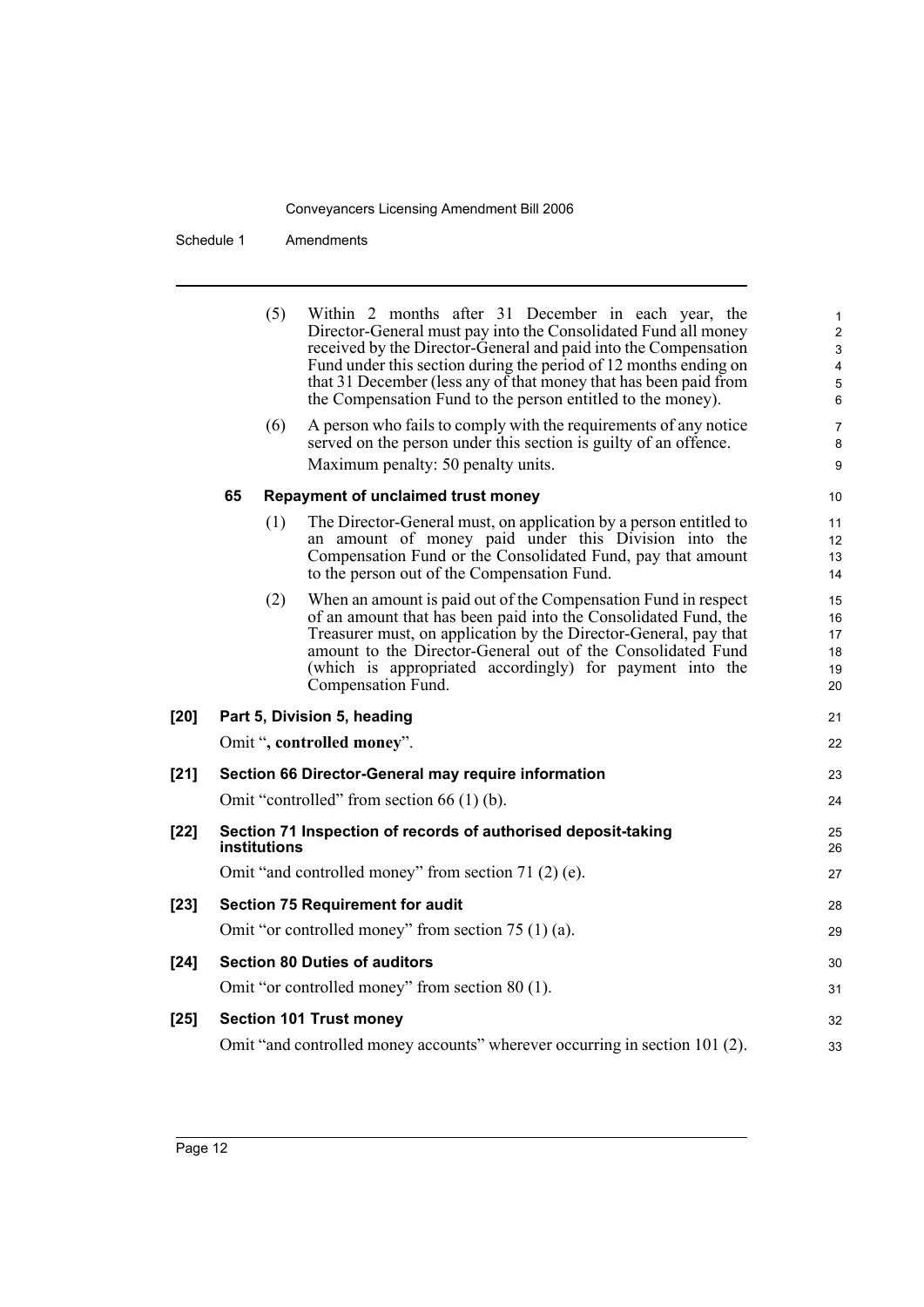| $[26]$ |                   | Section 110 Information about receivable property                                        | 1              |
|--------|-------------------|------------------------------------------------------------------------------------------|----------------|
|        |                   | Omit "and controlled money" from section 110 (4) (c).                                    | $\overline{2}$ |
| $[27]$ |                   | <b>Section 172 Regulations</b>                                                           | 3              |
|        |                   | Insert after section $172(2)$ (f):                                                       | 4              |
|        |                   | the waiver or refund of the whole or any part of a fee<br>(g)<br>payable under this Act. | 5<br>6         |
| $[28]$ |                   | <b>Schedule 1 Savings and transitional provisions</b>                                    | 7              |
|        |                   | Insert before clause 1:                                                                  | 8              |
|        | Part 1            | <b>General</b>                                                                           | 9              |
| $[29]$ |                   | Schedule 1, clause 2                                                                     | 10             |
|        |                   | Insert at the end of clause $2(1)$ :                                                     | 11             |
|        |                   | Conveyancers Licensing Amendment Act 2006                                                | 12             |
| $[30]$ | <b>Schedule 1</b> |                                                                                          | 13             |
|        |                   |                                                                                          |                |
|        |                   | Insert after clause 2:                                                                   | 14             |
|        | Part 2            | Provisions consequent on the enactment<br>of this Act                                    | 15<br>16       |
|        |                   |                                                                                          | 17             |
| $[31]$ |                   | Schedule 1, Part 3<br>Insert after clause 16:                                            | 18             |
|        |                   |                                                                                          |                |
|        | Part 3            | Provisions consequent on the enactment                                                   | 19<br>20       |
|        |                   | of the Conveyancers Licensing<br><b>Amendment Act 2006</b>                               | 21             |
|        | 17                | <b>Definition</b>                                                                        | 22             |
|        |                   | In this Part:                                                                            | 23             |
|        |                   | <b>amending Act</b> means the Conveyancers Licensing Amendment<br>Act 2006.              | 24<br>25       |
|        | 18                | Trust money and controlled money                                                         | 26             |